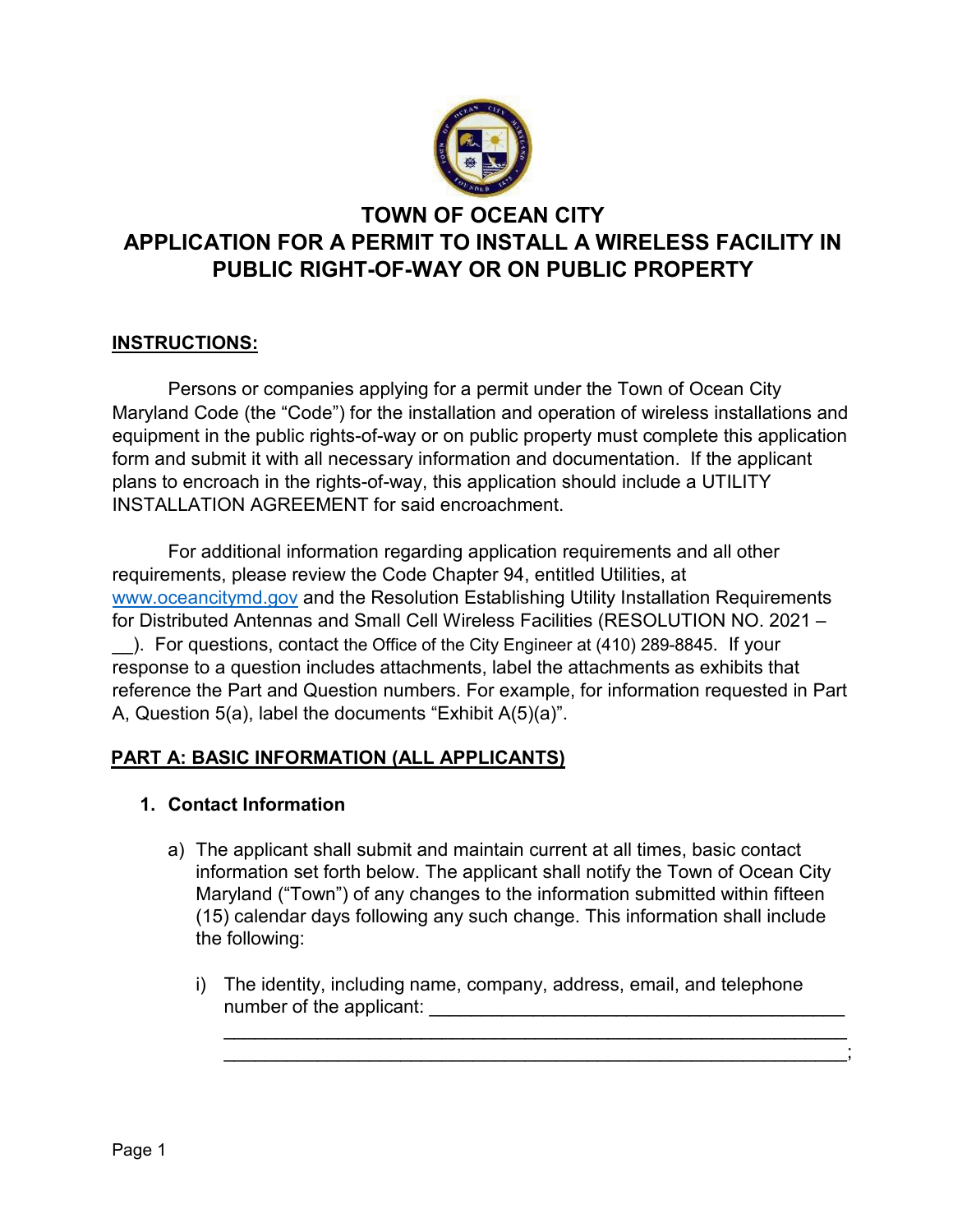ii) The identity, including name, address, email, and telephone number of the owner of the proposed wireless facility including official identification numbers and FCC certifications and, if different from the owner, the identity of the person or entity responsible for operating the proposed wireless installation:

\_\_\_\_\_\_\_\_\_\_\_\_\_\_\_\_\_\_\_\_\_\_\_\_\_\_\_\_\_\_\_\_\_\_\_\_\_\_\_\_\_\_\_\_\_\_\_\_\_\_\_\_\_\_\_\_\_\_\_\_ \_\_\_\_\_\_\_\_\_\_\_\_\_\_\_\_\_\_\_\_\_\_\_\_\_\_\_\_\_\_\_\_\_\_\_\_\_\_\_\_\_\_\_\_\_\_\_\_\_\_\_\_\_\_\_\_\_\_\_\_ \_\_\_\_\_\_\_\_\_\_\_\_\_\_\_\_\_\_\_\_\_\_\_\_\_\_\_\_\_\_\_\_\_\_\_\_\_\_\_\_\_\_\_\_\_\_\_\_\_\_\_\_\_\_\_\_\_\_\_\_ \_\_\_\_\_\_\_\_\_\_\_\_\_\_\_\_\_\_\_\_\_\_\_\_\_\_\_\_\_\_\_\_\_\_\_\_\_\_\_\_\_\_\_\_\_\_\_\_\_\_\_\_\_\_\_\_\_\_\_\_;

iii) If the owner of the structure on which the proposed wireless facility would be installed is different from (ii) above, the identity, including name, address, email, and telephone number of the owner of the structure:

\_\_\_\_\_\_\_\_\_\_\_\_\_\_\_\_\_\_\_\_\_\_\_\_\_\_\_\_\_\_\_\_\_\_\_\_\_\_\_\_\_\_\_\_\_\_\_\_\_\_\_\_\_\_\_\_\_\_\_\_ \_\_\_\_\_\_\_\_\_\_\_\_\_\_\_\_\_\_\_\_\_\_\_\_\_\_\_\_\_\_\_\_\_\_\_\_\_\_\_\_\_\_\_\_\_\_\_\_\_\_\_\_\_\_\_\_\_\_\_\_ \_\_\_\_\_\_\_\_\_\_\_\_\_\_\_\_\_\_\_\_\_\_\_\_\_\_\_\_\_\_\_\_\_\_\_\_\_\_\_\_\_\_\_\_\_\_\_\_\_\_\_\_\_\_\_\_\_\_\_\_ \_\_\_\_\_\_\_\_\_\_\_\_\_\_\_\_\_\_\_\_\_\_\_\_\_\_\_\_\_\_\_\_\_\_\_\_\_\_\_\_\_\_\_\_\_\_\_\_\_\_\_\_\_\_\_\_\_\_\_\_;

iv) Name, address, email, and telephone number of a local contact person for emergencies: \_\_\_\_\_\_\_\_\_\_\_\_\_\_\_\_\_\_\_\_\_\_\_\_\_\_\_\_\_\_\_\_\_\_\_\_\_\_\_\_\_\_\_\_\_\_\_\_\_

\_\_\_\_\_\_\_\_\_\_\_\_\_\_\_\_\_\_\_\_\_\_\_\_\_\_\_\_\_\_\_\_\_\_\_\_\_\_\_\_\_\_\_\_\_\_\_\_\_\_\_\_\_\_\_\_\_\_\_\_ \_\_\_\_\_\_\_\_\_\_\_\_\_\_\_\_\_\_\_\_\_\_\_\_\_\_\_\_\_\_\_\_\_\_\_\_\_\_\_\_\_\_\_\_\_\_\_\_\_\_\_\_\_\_\_\_\_\_\_\_.

## **2. Purpose of Wireless installation**

Is the proposed wireless facility to be used for the provision of "personal wireless services" as defined by 47 U.S.C. Section 332(c)(7)(C)(i) on a sole or comingled basis?

 $\Box$  No. Specify the type(s) of wireless communications services to be provided using the proposed facility:

\_\_\_\_\_\_\_\_\_\_\_\_\_\_\_\_\_\_\_\_\_\_\_\_\_\_\_\_\_\_\_\_\_\_\_\_\_\_\_\_\_\_\_\_\_\_\_\_\_\_\_\_\_\_\_\_\_\_\_\_\_\_\_\_.

Yes. Specify the type(s) of personal wireless services:\_\_\_\_\_\_\_\_\_\_\_\_\_\_\_\_\_\_\_\_\_

## **3. Type of Application**

Please check the applicable box(es) and provide the information required below as an attachment to this Application, along with a written explanation identifying the facts relied upon to support the claimed treatment.

- $\Box$  Eligible Facilities Requests. Applicant asserts that the application qualifies as an "eligible facilities request" (EFR) (as defined in 47 CFR § 1.6100(b)(3), or any successor provision). Applicant shall submit the information required in the Application Requirements Part C below. *The applicable FCC shot clock is sixty (60) days.*
- $\Box$  Collocation Small Cell Facility (Existing Structure). Applicant asserts that the application is being submitted for approval of a Collocation of a Small Wireless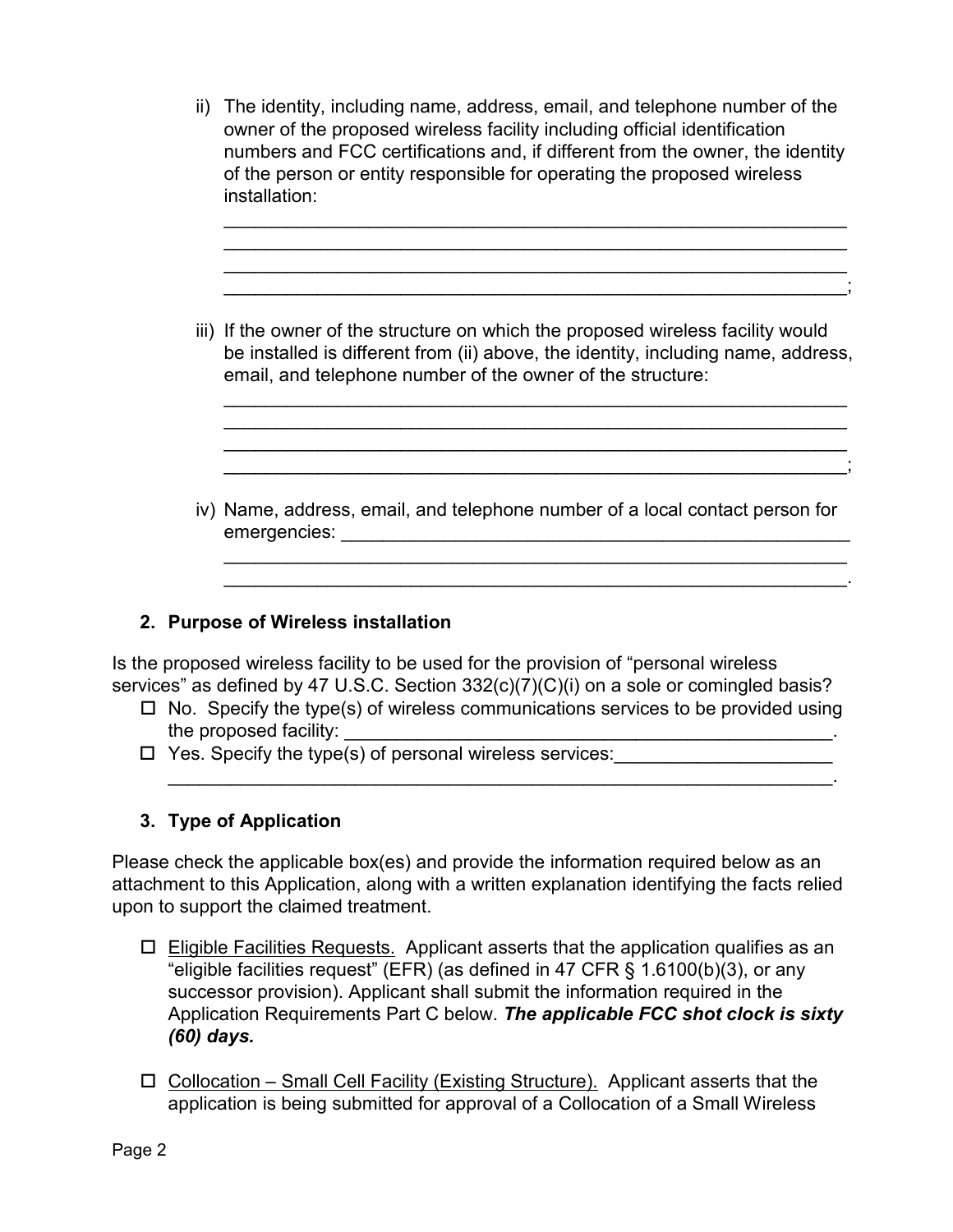Installation, that is, the proposed facility meets both the definition of "small wireless installation" and is a "collocation" (both as defined by 47 C.F.R. § 1.6002). Replacements of existing structures are not "collocations". Applicant shall submit the information required in Part B and the Application Requirements Part C below. *The applicable FCC shot clock is ninety (90) days (sixty (60) days if application is submitted when FCC 18-133 is in effect).*

- $\Box$  Small Cell Wireless Facility (New Structure). Applicant asserts that the application is being submitted for approval to deploy a Small Wireless Facility (as defined by 47 C.F.R. § 1.6002(l)) involving placement of a new structure. Replacements of existing structures are considered new structures. Applicant shall submit the information required in Part B and the Application Requirements Part C, Section 3 below. *The applicable FCC shot clock is ninety (90) days.*
- $\Box$  Other Wireless Facility Expressly Permitted by State or Federal Law to be in the ROW. Applicant asserts that the application is being submitted for approval of a type of wireless facility that applicable state or federal laws expressly permit to be in the Town's public rights-of-way.If you checked this box, please attach an explanation of the basis for your assertion, including citations to supporting law, and state what FCC shot clock you assert applies to this application, if any. Submit the information required in the Application Requirements Part C below. Also, complete Part B if you answered yes to Part A, Question 2.
- □ Small Cell Wireless Facility on Public Property outside of the ROW. Applicant asserts that the application is being submitted for approval of a type of wireless facility to be within the Town's jurisdictional boundaries and located on public property with an existing lease or license permitting such an installation. State what FCC shot clock you assert applies to this application, if any. Submit the information required in the Application Requirements Part C below. Also, complete Part B if you answered yes to Part A, Question 2.

#### **4. Application Fees**

Applicant shall pay all applicable fees in the amounts established by the current fee schedule. In the event applicant has pre-paid all or a portion of applicable fees, please include a copy of the receipt from that transaction.

#### **5. Franchises, Authorizations and Licenses**

To have a complete application, the applicant must have: (a) authorization to use the public rights-of-way or other public property; (b) licenses to provide proposed services; and (c) authorization to use the proposed structure.

a) Does applicant have an existing franchise or other authorization to place wireless facilities in the public rights-of-way or other public property?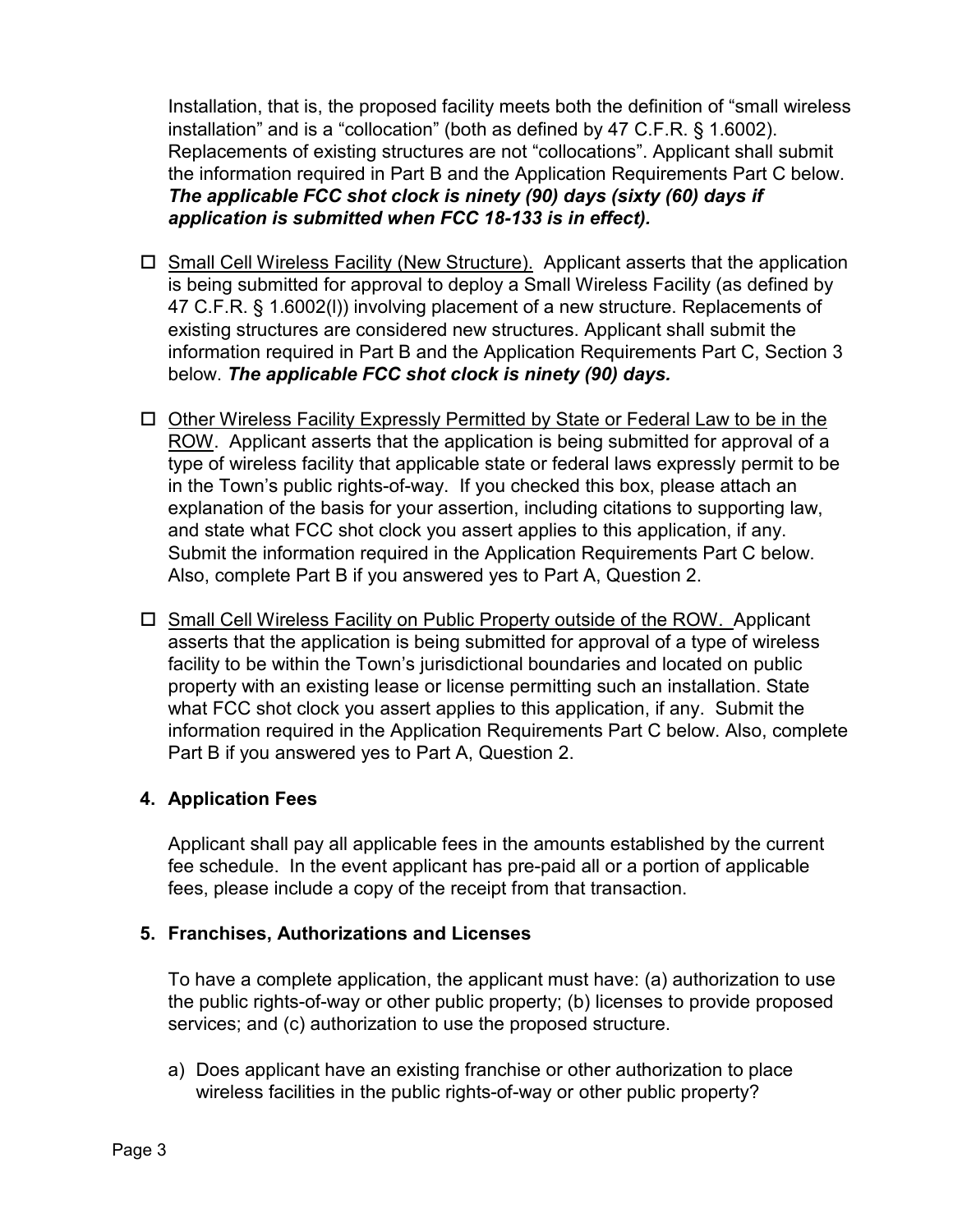$\Box$  No.

If no, the application will be considered incomplete.

□ Yes.

If yes, explain source of applicant's right to use the public rights-of-way or public property and submit related documentation upon request.

- b) Has applicant obtained all applicable licenses or other authorizations to provide the services proposed in connection with the application, whether required by the Federal Communications Commission, Maryland Public Service Commission, or any other agency with authority over the proposed services?
- $\square$  No.
- □ Yes.

If yes, submit related documentation such as FCC licenses or authorizations, a certificate of public convenience and necessity, or a wireless identification registration (WIR) from the Maryland Public Service Commission.

- c) Is proposed wireless installation to be attached to a structure owned or controlled by a third party (not the owner of the proposed wireless installation)?
- $\Box$  No.
- □ Yes.

If yes, identify the owner as one of the following:

- $\Box$  The Town.
- □ Other: \_\_\_\_\_\_\_\_\_\_\_\_\_\_\_\_\_(insert name).

If you selected Other, provide a copy of the authorization or license to use the structure.

If you selected the Town, select one of the following:

- $\Box$  I have a license or other agreement with the Town for use of the facility. [If you check this box, provide the document.]
- $\Box$  I have no license or other agreement, but I am applying/have applied for one. [If you check this box, the application must be provided, along with payment or proof of payment of required fees.]

#### **PART B: PERSONAL WIRELESS SERVICES FACILITIES (RESPOND IF APPLICABLE)**

- I. Network Plan. Is the proposed facility part of a planned network?
	- No
	- □ Yes
		- a. If so, how many additional facilities do you expect to file for? \_\_\_\_\_\_\_\_\_\_\_\_\_\_\_\_\_\_\_\_\_\_\_\_\_\_\_\_\_\_\_\_\_\_\_\_\_\_\_\_\_\_\_\_\_\_\_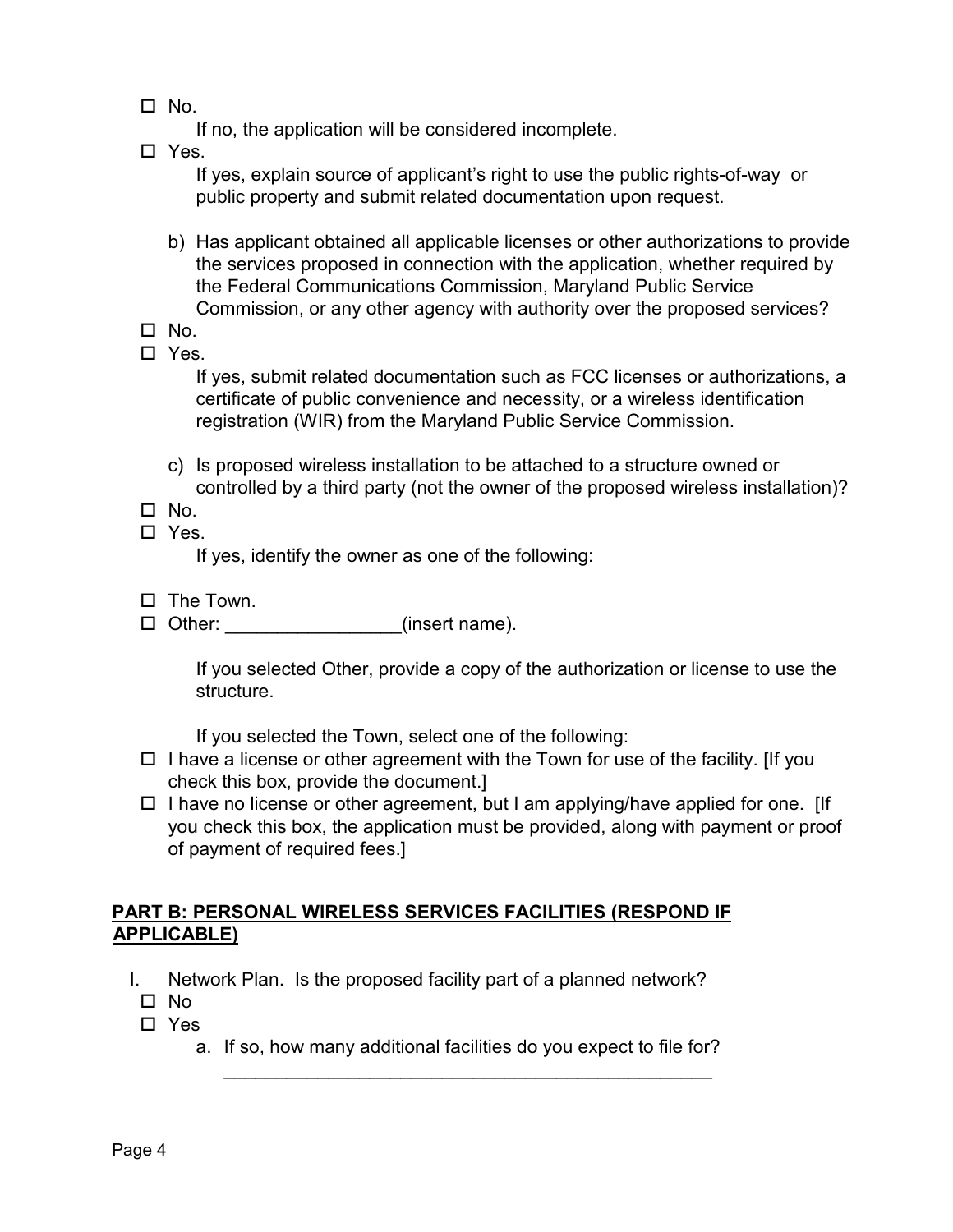- b. In what locations?
- II. Multi-Carrier Deployment/Collocation.
	- a. How many wireless service providers have committed to use the proposed facility?
	- b. Without further changes to the dimensions of the facility or to its heat exhaust or noise levels, how many additional providers can the facility accommodate for:

\_\_\_\_\_\_\_\_\_\_\_\_\_\_\_\_\_\_\_\_\_\_\_\_\_\_\_\_\_\_\_\_\_\_\_\_\_\_\_\_\_\_\_\_\_\_\_

- i. 4G \_\_\_\_\_\_\_?
- ii.  $5G$
- c. What changes would be required to accommodate all wireless service providers (using licensed spectrum)? If not known, please explain.
- d. Was this location selected to satisfy anticipated service requirements for multiple providers? Or for the provider who has agreed to use the facility?
- e. If known, would this location satisfy the anticipated service requirements for multiple providers?
- III. Is the proposed wireless communications facility part of a distributed antenna system ("DAS")?
	- □ Yes.
	- $\square$  No.
- IV. , Identify and obtain any and all additional permits, approvals, or agreements ("Ancillary Permissions") that will be required for any work within the boundaries of the Town in order to deploy the wireless facilities proposed which you contend must be issued (absent agreement or exceptional circumstances) no later than by the same time the Town must take action on the wireless application. It is your responsibility to review Code and policies and other state or FCC regulations applicable to the deployment of the wireless installation within the Town, and identify every Ancillary Permission that will be sought in conjunction with that deployment. The failure to conduct the investigation and to accurately identify all Ancillary Permissions may be grounds for denying the application or for declaring it incomplete. For example, if the wireless installation would be placed on a structure where historical review would be required at the state, federal or local level, the applications required for that review must be identified.

"I agree that, except for those applications identified and submitted in response to Question 5 (below) separately for any and all required Ancillary Permissions; any deadlines for action on any Ancillary Permissions will run from the date of those applications, and not from the date of this application; and that no work may be undertaken should this wireless application be granted, or granted subject to conditions, until and unless the same are obtained."

Please demonstrate your acknowledgement by signing: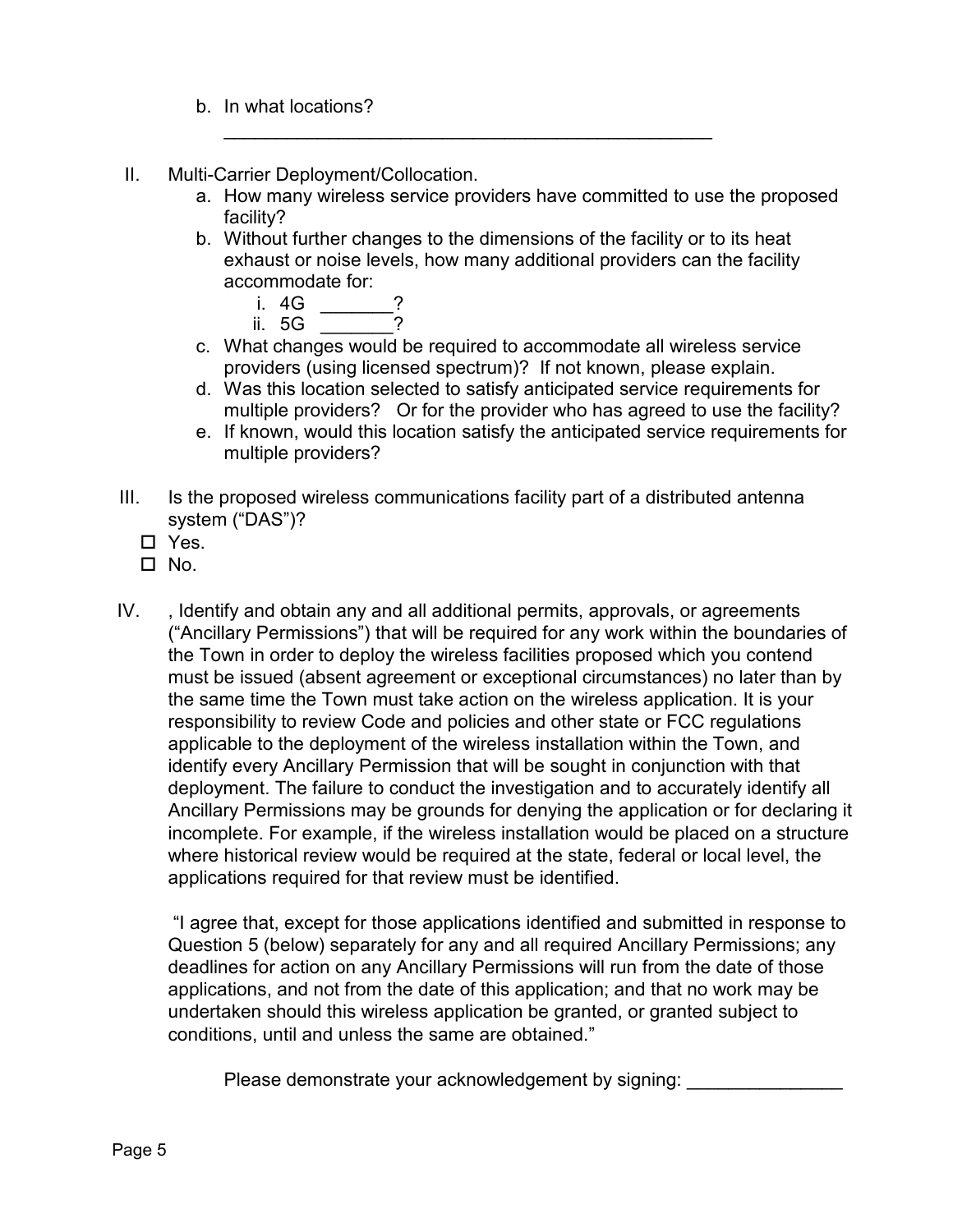- V. Please provide an attachment that identifies the Ancillary Permission you seek now, and with respect to that Ancillary Permission, include the following completed checklist:
	- $\Box$  I have the required approval or permit. [If you check this box, attached the required approval permit.]
	- $\Box$  I have not yet received the required approval or permit, but I am applying or have applied for one. [If you check this box, the application must be provided, and all fees or proof of fee payment provided.]

## **PART C: DETAILED APPLICATION REQUIREMENTS**

**1.** The application must provide the following information:

#### **a) Location and Zoning Information**

- i) Location of the project site, including the nearest registered address, the names of the two nearest cross streets, GPS coordinates, and the present zone designation of the project site.
- ii) If the facility is proposed to be attached to an existing pole, provide the pole number.
- iii) Applicant shall include signed documentation indicating that applicant is the owner or is authorized by the owner of the structure and/or property to install and operate the proposed facility.

## **b) Description of the Proposed Project**

- i) A description of the proposed facility(ies), including whether the project is a collocated facility or the replacement, removal, or modification of an existing facility.
- ii) A detailed explanation as to why applicant asserts that the facility constitutes an eligible facilities request, including reference to and analysis of applicable FCC rules as they pertain to the proposed facility.
- iii) A list of all facilities and equipment proposed to be installed and the dimensions, weight, and manufacturer's specifications for each.
- iv) A description of the concealment elements, if any, associated with the facilities as they will be modified, including but not limited to painting and shielding, as modified. The showing should be sufficient to demonstrate that the modifications will not defeat any existing concealment elements. If there will be no concealment elements, so state.
- v) A description of any ground disturbance necessary to complete the proposed project.
- vi) A description of the site and any deployment outside the site necessary to complete the proposed project.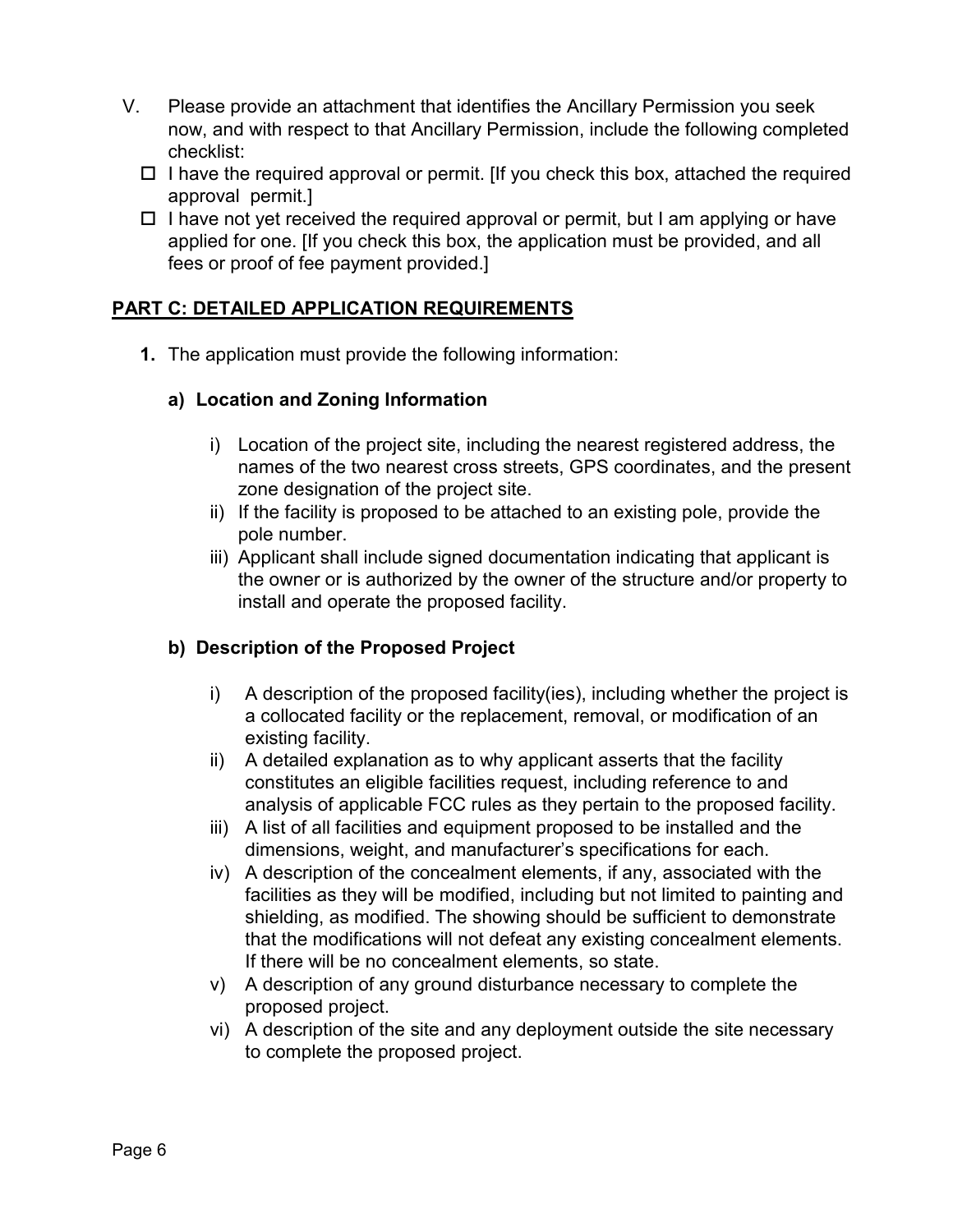- vii) A description of all changes made to the facility from the date of the original installation (whether or not approved) and the description of the changes in height from February 22, 2012.
- viii) A description of all changes to be made to the existing base station and/or tower, including, among other things, identifying precisely what changes will be made to the supporting structure.

## **c) Site Plan**

- i) One (1) electronic copy of a facility site plan at a scale of 1"=20' or larger and including the following:
	- (1) A north-pointing arrow on each plan sheet;
	- (2) Title block with applicant's name, owner's name, and contact information;
	- (3) Depiction of the fully-constructed proposed facility;
	- (4) Location of lot lines, streets (with street names), easements, and all structures and improvements, including accessory equipment, underground utilities and support structures, existing and proposed;
	- (5) Existing and proposed elevations of all facilities, equipment, support structures, appurtenances, and other related structures;
	- (6) Slopes, contours, trees and other pertinent physical features of the site, existing and proposed;
	- (7) All exterior lighting on the site, existing and proposed;
	- (8) Location use and approximate distance from property lines of the nearest structures on all properties abutting the site.

## **d) Site Photograph(s)**

i) Current color photographs of the site and its surroundings.

## **e) Visual Impact Analysis**

i) A visual impact analysis, which shall include photomontage, photo simulation or similar technique, demonstrating the potential visual impacts of the proposed facility. Consideration shall be given to views from public areas as well as from private property.

## **f) Noise**

i) Demonstrate compliance with the Town's noise ordinance, Chapter 30, Article V of the Code, by providing, among other relevant information, a description of the facilities and/or equipment within the applicant's project that are expected to induce or generate noise, as well as anticipated noise levels of said facilities and/or equipment. For facilities that generate noise, please provide testing data for noise assuming maximum facility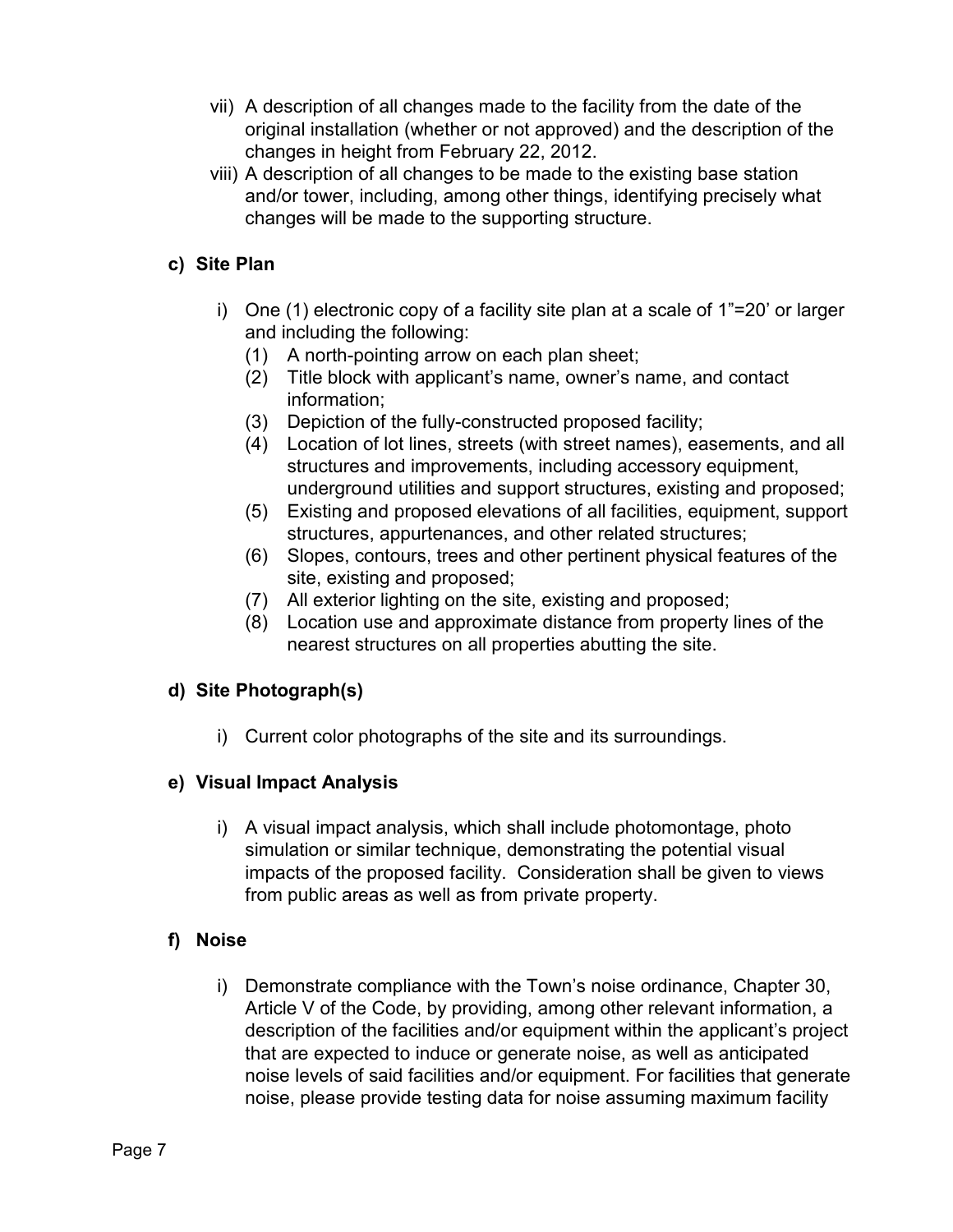utilization and operational utilization (worst case) 10 feet from the source. Specify times and conditions during which noise generation will occur.

## **g) FCC Radio Frequency Standards**

- i) A report signed by a Maryland licensed professional engineer with expertise in radio communications facilities and the calculation of radio frequency emissions that affirms, under penalty of perjury, that the proposed installation will be compliant with the FCC's standards. The report must also contain the following:
	- (1) A description of each of the proposed antennas and all related fixtures, structures, appurtenances and apparatus, including the height above grade, volume in total cubic feet, materials, lighting, and the directionality of each antenna (e.g., omni, directional, etc.);
	- (2) The frequency, modulation and class of service;
	- (3) A clear identification of areas, both vertically and horizontally, where exposure levels will exceed FCC standards for general public and occupational exposures. Please note that applicant's analysis must show that it has appropriately taken cumulative exposures into account, and should show exposures based on "worst case" scenarios;
	- (4) A certification that the facility will comply with all applicable standards for radio frequency emissions, including cumulative effects, and a description of the manner in which the radio frequency emissions for the facility were calculated, and the results of those calculations. Individual and cumulative emissions should be evaluated; and
	- (5) If the certification of the facility as currently installed, or as proposed to be modified, is subject to conditions designed to limit general public or occupational exposure, identify those conditions, and demonstrate that they have been satisfied, or describe when they will be satisfied.

## **h) Structural Analysis**

- i) A report signed by a Maryland licensed professional engineer qualified in structural engineering, containing the following:
	- (1) In the case of a wireless installation attached to existing infrastructure, documentation of the ability of the structure to support the antennas, the proposed method of affixing the antennas and the precise point at which the antennas shall be mounted;
	- (2) In the case of a facility with a support structure (e.g., monopole), documentation that the structure is capable of supporting the antennas (and any other equipment to be attached to or supported by the support structure), and complies with applicable laws and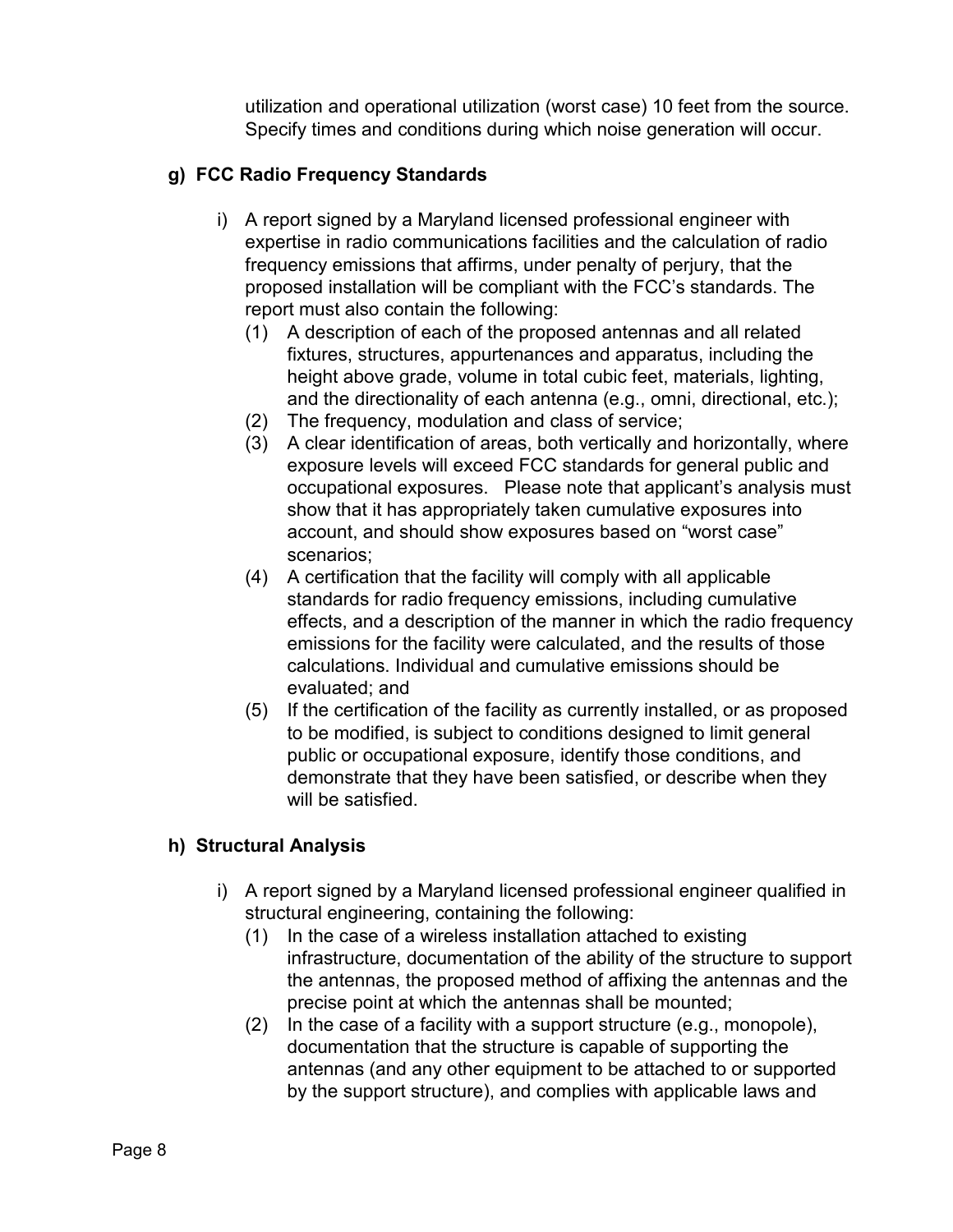codes, as well as the structure's capacity for additional collocated antennas, and the precise point at which the antennas shall be mounted; and

(3) A certification that the structure(s) on which the wireless installation (including all accessory equipment, such as radios, cabinets, etc.) will be placed can safely support the wireless installation; and that all elements of the wireless installation comply with applicable safety standards, including, without limitation, GO 95, 165, and 166.

In addition to the above, any request for an EFR shall also include:

## **a) Prior Approvals/Permits**

- i) A copy of all approvals and/or permits for the tower or base station that is to be modified, and any subsequent modification permits, and any required conditions (imposed by the Town and/or third party) placed on the initial or subsequent permits.
- ii) A showing that the facility, as modified, will be in compliance with existing conditions of the underlying approval(s)/permit(s), whether or not it is in compliance with conditions as of the date of application. There must be a plan submitted for correction of any non-compliance condition.

#### **b) Description of Requested Modification**

i) Will the modification increase the volume of equipment currently installed?

\_\_\_\_\_\_Yes \_\_\_\_\_\_\_\_No If yes: Existing Volume: Proposed Volume:

ii) Will the modification increase the height of installation? Yes No

If Yes: Existing Height: Proposed Height:

Height increases greater than 10% require the approval of the Mayor and City Council

iii) Are any of the locations in an R-1 or MH Land Use zone? Yes No

If Yes, which locations:

If Yes, modifications that increase the equipment volume or height of the pole will require the approval of the Mayor and City Council.

iv) Will the modification require replacement of the existing mounting pole and/or foundation due to either increased weight or increased Effective Projected Area (EPA) of the new equipment?

\_\_\_\_\_Yes \_\_\_\_\_No